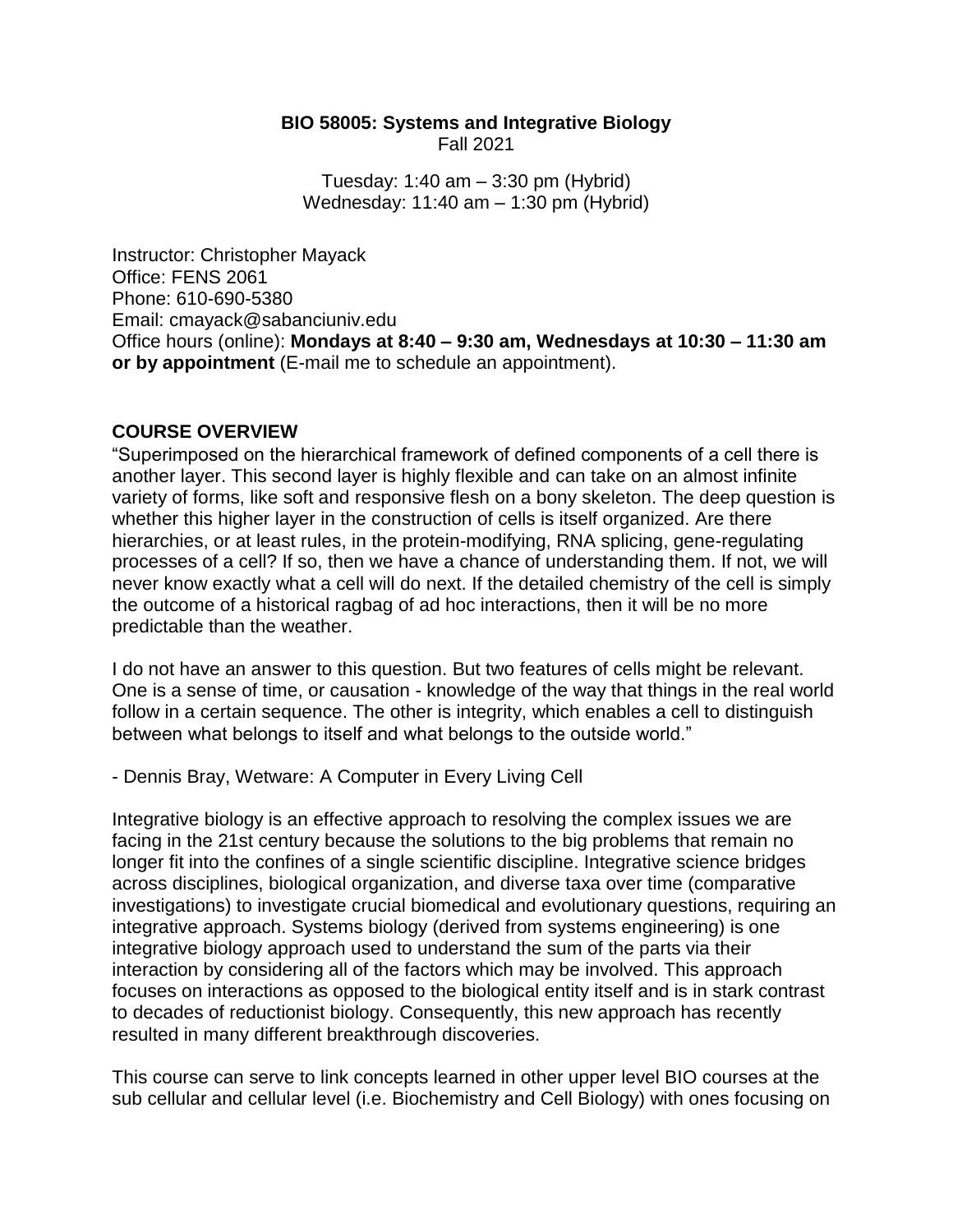the organismal level (i.e. Immunology and Genetics), and beyond (i.e. Ecology), with statistics, an engineering framework, and computational tools (i.e. Bioinformatics), required to carry out integrative research. Although there will be some overlap with these courses mentioned above this new course will focus on modeling, experimental, and computational tools required to integrate data from different fields, thus propelling the investigation in a novel direction, with a distinction from the traditional biological fields.

# **COURSE GOALS**

Students will learn how to define and connect concepts across different levels of biological organization. Students will be able to describe and analyze systems biology datasets. In general, they should be able employ complex statistical and computational tools to analyze integrative biological datasets.

By the end of the course students should be able to:

1. demonstrate an understanding of the biological, computational, engineering, mathematical, and physical sciences relevant to integrative biology

2. critically analyze literature and contemporary topics in integrative and systems biology, and present such analyses in written and oral formats

3. adopt a model-building approach to analyze large-scale experimental data

4. explain the importance and impact of topics in integrative biology to individuals from other disciplines in the natural sciences and engineering as well as the general public

5. demonstrate cutting-edge experimental techniques that are currently being used in integrative and systems biology.

# **SUGGESTED TEXTBOOK READING MATERIAL**

Computational Systems Biology by Andres Kriete and Roland Eils

- There is a PDF copy of this on SUcourse+

## **GRADE DETERMINATION**

| Points Item |                                        | Due Date                 |
|-------------|----------------------------------------|--------------------------|
|             |                                        | Will be assigned in      |
|             | 25 Leading a paper discussion          | class                    |
|             |                                        | Evaluated                |
|             | 50 Paper discussion assignments        | throughout               |
| 50          | Independent grant proposal rough draft | November 2 <sup>nd</sup> |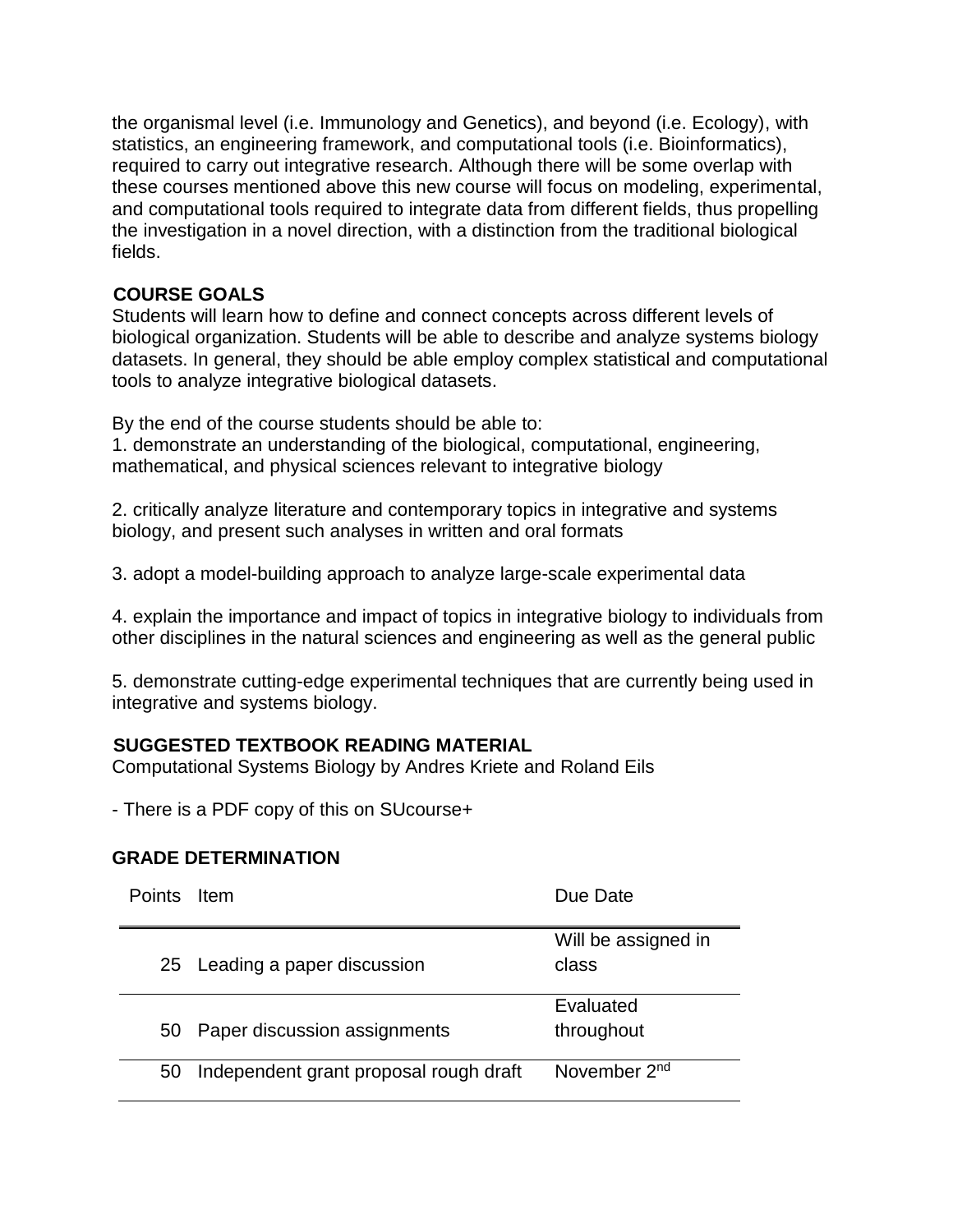|     | 25 Independent grant proposal final draft | December 7th               |
|-----|-------------------------------------------|----------------------------|
|     | 25 Participation in grant panel reviews   | <b>Throughout December</b> |
|     | Written exam I (during class time and in  |                            |
| 100 | person)                                   | November 10 <sup>th</sup>  |
| 100 | Independent group project reports         | Jan 10 <sup>th</sup>       |
|     | 375 Total                                 |                            |

# **Final letter grades will be determined based on the following numerical basis…**

| <b>Letter Grade</b> | Criteria for Earning Grade |
|---------------------|----------------------------|
| $\overline{A}$      | $93.0 - 100 \%$            |
| $A^{-}$             | $90.0 - 92.99 %$           |
| $B +$               | $87.0 - 89.99\%$           |
| $\overline{B}$      | $83.0 - 86.99 %$           |
| $B -$               | $80.0 - 82.99 %$           |
| $\overline{C}$ +    | $77.0 - 79.99\%$           |
| $\overline{C}$      | $73.0 - 76.99 %$           |
| $\overline{C}$ -    | $70.0 - 72.99 %$           |
| $D +$               | $67.0 - 69.99 %$           |
| D                   | $63.0 - 66.99 %$           |
| D                   | $60.0 - 62.99 %$           |
| F                   | Less than $60.0\%$         |
|                     |                            |

## **ACADEMIC MISCONDUCT/PLAGIARISM**

## **Academic Integrity Policy** -- **YOU MUST READ AND FOLLOW**

**Each student will be evaluated only for her/his own work.** Students are encouraged to work and study together; however, what you put down on your problem sets, lab reports, and exam papers should be your own work in your own words. Be aware that you will not be helping your friends by allowing them to copy. Do not allow your friends to make use of your problem sets or, lab reports and exams, allowing them to copy will not help them in the long run. Such behavior, as all forms of cheating, is unfair and disrespectful to yourself, to all the students in the class, to your instructors and teaching assistants, and to the University. A student involved in cheating has misused the trust extended to him or her. If discovered, **such behavior will have DISCIPLINARY consequences for all parties involved.**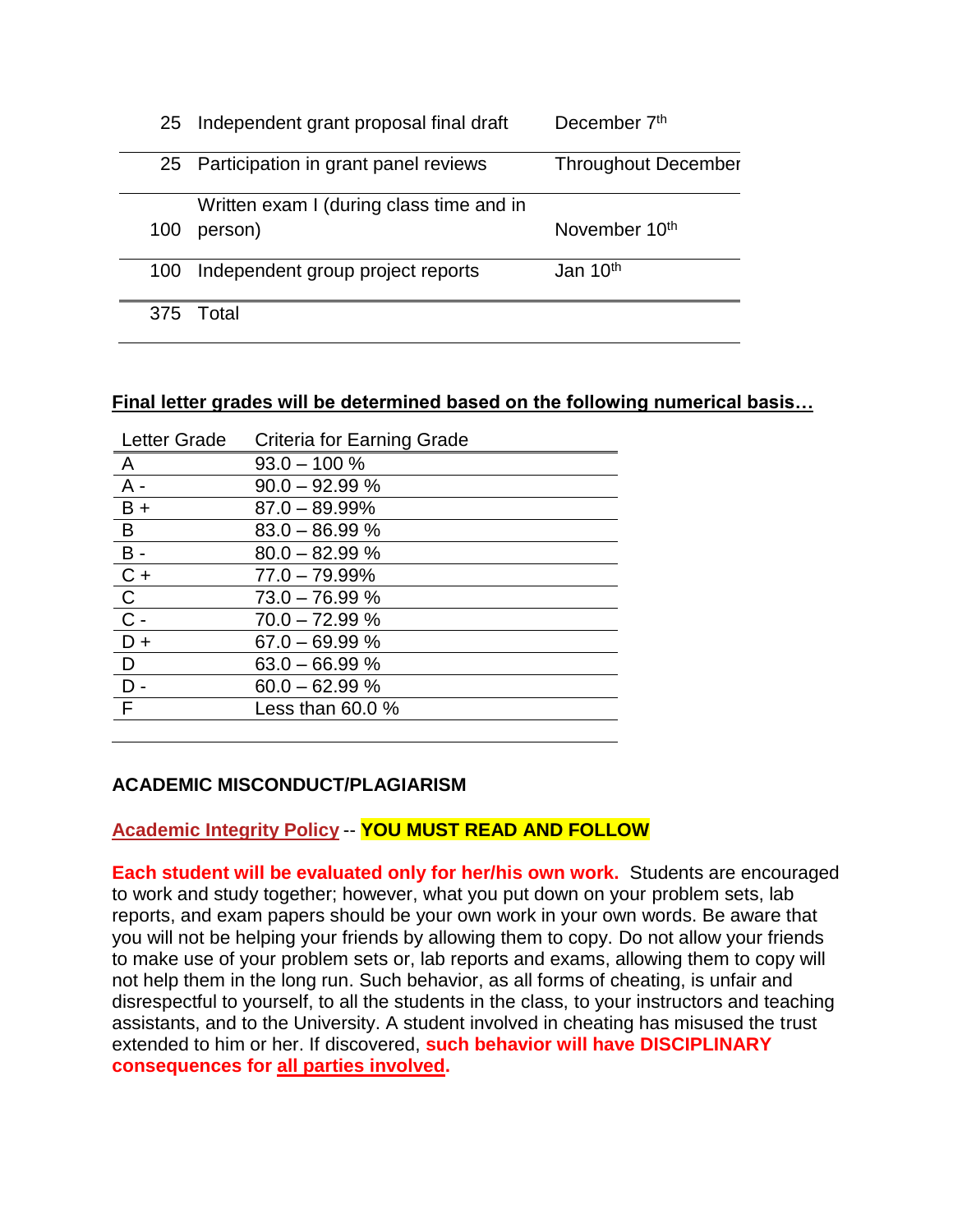**Violations of academic integrity will result in zero grades for that worksheet or exam, both for those who cheat and those who allow and help them cheat.** In all such situations we will ask you to have a face-to-face meeting with the instructor. We have mutual trust and respect for each other as individuals while sharing a collaborative learning experience. This is very valuable for all of us, and having to lose this trust and respect would be very regrettable.

**Late work policy:** Due dates for all written assignments, including discussion forms and big project write-ups, are strict. Extensions will be granted only for cases of true hardship and only when arranged prior to the due date. **Late work will be penalized by a 10% grade reduction per day and will not be accepted if it is more than 2 days late.** Only notes from the Health Center and/or signed note from a medical doctor or President of the University may count as an excuse for late work.

#### **EXAMS**

Each exam will build on the material from the entire course, and so anything you have learned up to that point is fair game. Each exam will evaluate your understanding of all lecture material covered to that point in time. They will be closed note and textbook exams. All students must take the last exam at the final exam time designated by the university.

#### **E-MAIL**

Check for messages about the course frequently. This is also the best way to make an appointment with me, the instructor. I will send e-mails to your Sabanci e-mail address, be sure to check it.

## **DISCUSSION PAPERS**

Articles from the primary literature will be assigned and we will discuss these during the lecture portion of the course. These discussions will provide in-depth current information in the field of systems and integrative biology, and will give you valuable practice in critiquing the primary scientific literature. As you read each article, fill out the accompanying discussion form that will be graded. This is similar to a form I use when reading scientific papers. Each paper discussion you will need to turn in a filled out copy the night before we have the discussion.

Strive to fully understand all the results, figures, and conclusions - though for some, perhaps most, this might be a challenge. If you have questions (and you should!) about goals, materials and methods, etc., write these issues down and *circle* each question. Use the Internet in two ways. Use Web of Science's (accessible via the library's database pages) to see how many people have cited the article you have read (write down the number), and to see what sorts of articles are being written (write down the citation of one article that sounds interesting; you don't need to actually read the article). And use the Internet to research what the organism(s) look like, the meaning of terms, etc. There will be parts of these papers that you cannot decipher no matter how hard you try; that's okay, but it is important to know which parts are confusing so we can discuss them in class.